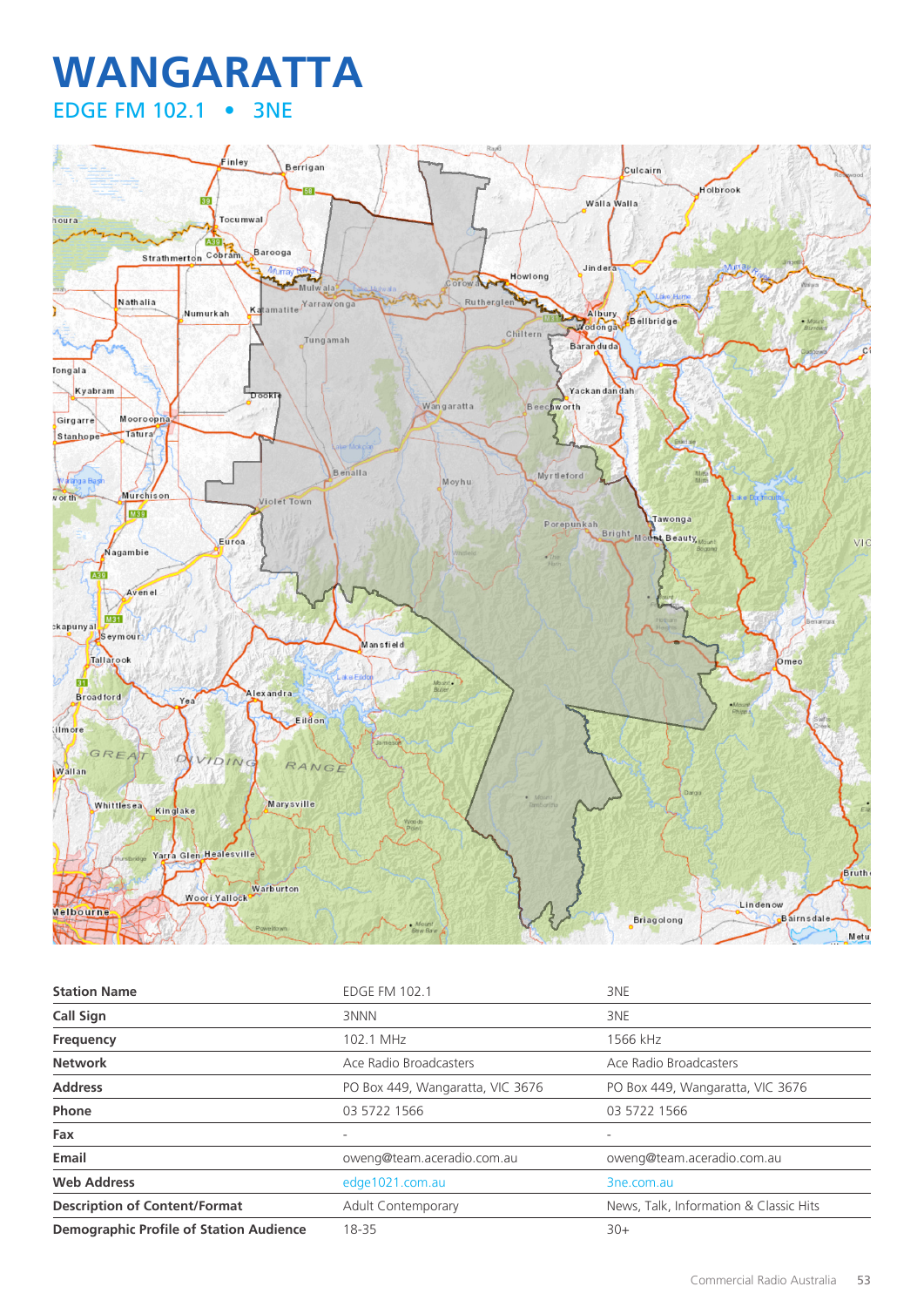## **WANGARATTA**

Wangaratta is located on the Hume Highway, just 2.5 hours from Melbourne, in the northeast of Victoria, and about 40 minutes southwest of Albury. Covering an area from Holbrook in NSW to Euroa in Victoria and from Shepparton in the west to Falls Creek in the east.

3NE (1566 AM) was established in 1954 and EDGE FM (102.1 FM) was established in 1996. The station has offices in Albury/Wodonga and Wangaratta.

In comparison to the 2011 census, the population has increased by 2.17% to 100,832. 60% of the population is aged over 40 years. The birthplace for 85% of the population was Oceania including Australia.

Of the 17,178 people attending an educational institution, 46% were either in infants or primary, 36% were attending a secondary educational institution, 8% attending University or another tertiary institution and 9% attending TAFE. Of the 38,282 people who already have a tertiary qualification, 30% have a degree and 70% have a certificate, diploma or another tertiary qualification.

Of the total dwellings (38,998) in the Wangaratta licence area, 42% of dwellings are owned outright and 32% are mortgaged. Private rental properties represented 19% of total dwellings.

25% of the total households (38,687) in the Wangaratta area have a household income range between \$21,000 – \$41,999pa; 18% between \$42,000 – \$77,999pa; 11% between \$78,000 – \$103,999pa; and 19% over \$104,000pa.

All major banks, car dealers, fast-food restaurants, hardware/home improvement, insurance and finance companies, and an extensive selection of national retail, chain and independent stores are represented in the district.

#### **AGRICULTURE**

Vineyards and wineries, dairies, and forestry dominate the region. The Milawa and Rutherglen districts produce wine and are famous for their fine reds. The Milawa district is home to the world-renowned Brown Brothers wines. There are almost 2 thousand hectares of grapes in the region. There are over 54 thousand dairy and 192 thousand beef cattle supported within the region.

Irrigated farmlands near the rivers grow stone fruits, with the foothills catering for apples, pears, walnuts, chestnuts and a proliferation of berry farms totalling over 558 thousand orchard trees. A variety of crops such as wheat and canola are also grown. Over 282 thousand tonnes of wheat for grain and 371 thousand tonnes of cereal for grain were produced. The farms in the district support over 691 thousand sheep and lambs.

#### EMPLOYMENT

The majority (55%) of the labour force is employed full time. The main industries of employment are:

- Education and Training/Health Care and Social Assistance;
- Wholesale Trade/Retail Trade/Accommodation and Food Services; and
- Manufacturing/Electricity Gas Water and Waste Services/Construction.

Retail and manufacturing are significant sources of employment in this region. In the textiles industry, Wangaratta is home to Bruck Textiles and Woollen Mills, while manufacturing for water filtration systems and heavy engineering support a large forestry and farming industry.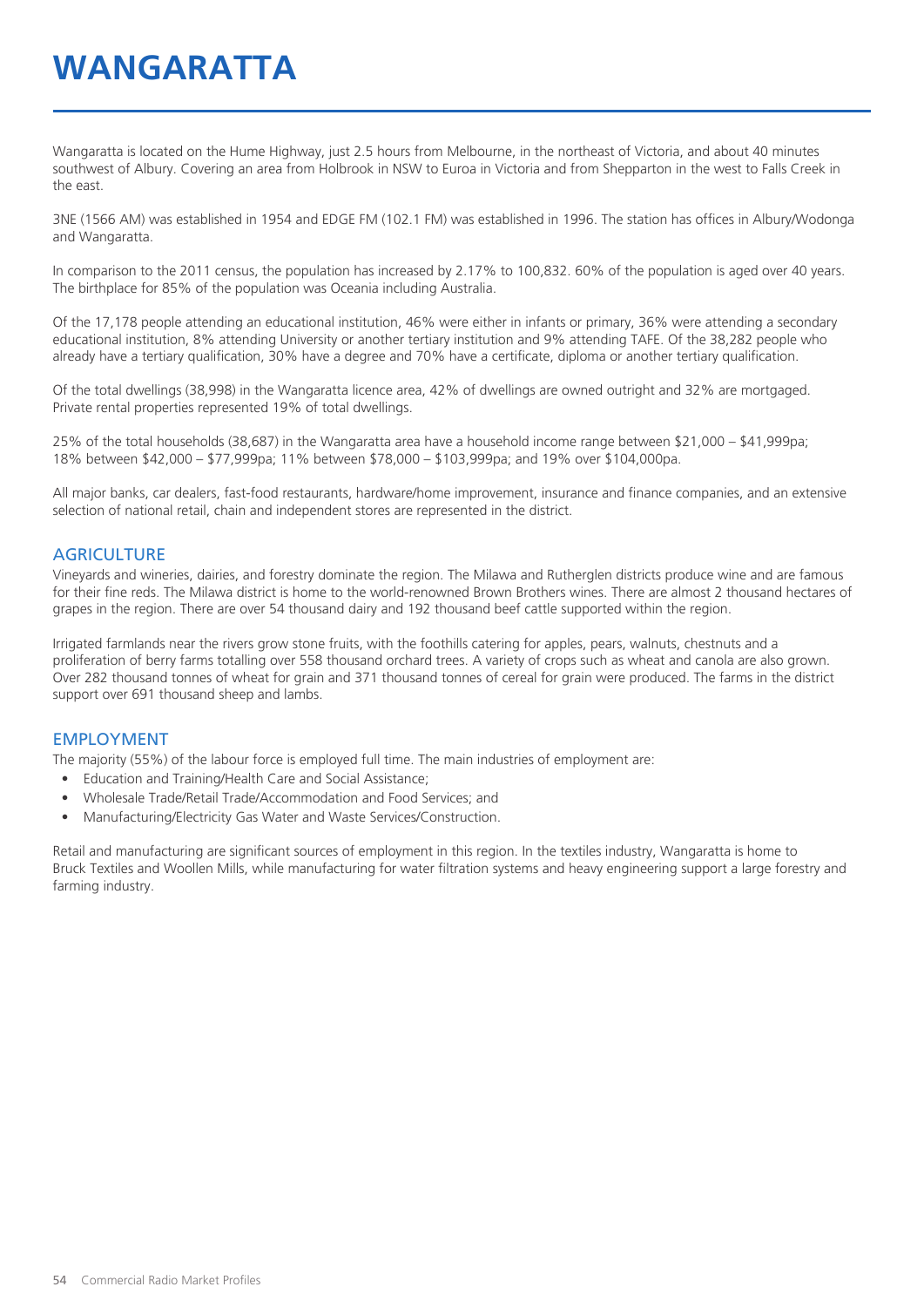# **WANGARATTA**

## AGE COHORTS

| Age                          | Male   | Female | Total   | <b>Market</b><br>population |
|------------------------------|--------|--------|---------|-----------------------------|
| $10 + \gamma$ ears           | 43,667 | 45,864 | 89,531  | 88.79%                      |
| 0-9 years                    | 5,801  | 5,500  | 11,301  | 11.21%                      |
| $10-17$ years                | 4,709  | 4,591  | 9,300   | 9.22%                       |
| 18-24 years                  | 3,246  | 2,963  | 6,209   | 6.16%                       |
| 25-39 years                  | 6,555  | 7,328  | 13,883  | 13.77%                      |
| 40-54 years                  | 9,847  | 10,460 | 20,307  | 20.14%                      |
| 55-64 years                  | 7,810  | 8,113  | 15,923  | 15.79%                      |
| 65-74 years                  | 6,814  | 6,758  | 13,572  | 13.46%                      |
| $75+$ years                  | 4,686  | 5,651  | 10,337  | 10.25%                      |
| Total 2011 population        | 48,620 | 50,068 | 98,688  |                             |
| <b>Total 2016 population</b> | 49,468 | 51,364 | 100,832 | 100%                        |
| % change 2011-2016           |        |        | 2.17%   |                             |

## LABOUR FORCE

| <b>Employment classification</b> | Total  | Labour force |
|----------------------------------|--------|--------------|
| Full-time employed               | 25,727 | 54.72%       |
| Part-time employed               | 16,066 | 34.17%       |
| Not stated employed              | 3.075  | 6.54%        |
| Unemployed                       | 2,150  | 4.57%        |
| <b>Total labour force</b>        | 47,018 | 100%         |

## HOUSEHOLD INCOME

| Income range (pa)       | Total  | Occupied<br>dwellings |
|-------------------------|--------|-----------------------|
| $$0 - $7,749$           | 638    | 1.65%                 |
| $$7,750 - $20,999$      | 2,307  | 5.96%                 |
| $$21,000 - $41,999$     | 9,688  | 25.04%                |
| $$42,000 - $77,999$     | 10,039 | 25.95%                |
| $$78,000 - $103,999$    | 4,226  | 10.92%                |
| $$104,000 - $129,999$   | 3,282  | 8.48%                 |
| $$130,000 - $155,999$   | 1,874  | 4.84%                 |
| $$160,000 - $181,999$   | 890    | $2.3\%$               |
| $$182,000 - $207,999$   | 566    | 1.46%                 |
| $$208,000+$             | 898    | 2.32%                 |
| Not stated              | 4,279  | 11.06%                |
| <b>Total households</b> | 38,687 | 100%                  |

## FAMILY STRUCTURE

| <b>Type of family</b>         | <b>Total</b> | <b>Total families</b> |
|-------------------------------|--------------|-----------------------|
| Couple families - Children    | 9.823        | 36.75%                |
| Couple families - No children | 12.951       | 48.45%                |
| Single parents                | 3,758        | 14.06%                |
| Other families                | 199          | 0.74%                 |
| <b>Total families</b>         | 26,731       | 100%                  |

## **OCCUPATION**

| <b>Employment classification</b>                                     | <b>Total</b> | <b>Occupations</b> |
|----------------------------------------------------------------------|--------------|--------------------|
| Managers/Professionals                                               | 15,003       | 33.59%             |
| Technicians & trade workers/<br>Community & personal service workers | 11,545       | 25.85%             |
| Clerical & administrative workers                                    | 4.754        | 10.64%             |
| Sales workers                                                        | 3,983        | 8.92%              |
| Machinery operators & drivers/Labourers                              | 8.734        | 19.56%             |
| Not stated                                                           | 642          | 1.44%              |
| <b>Total</b>                                                         | 44,661       | 100%               |

## INDUSTRY

| Industry                                                                                                      | Total  | Workforce |
|---------------------------------------------------------------------------------------------------------------|--------|-----------|
| Agriculture, forestry & fishing                                                                               | 4,502  | 10.18%    |
| Mining                                                                                                        | 106    | 0.24%     |
| Manufacturing/Electricity, gas, water &<br>waste services/Construction                                        | 8,376  | 18.95%    |
| Wholesale trade/Retail trade/<br>Accommodation & food services                                                | 8,962  | 20.27%    |
| Transport, postal & warehousing/<br>Information, media & communications                                       | 1,977  | 4.47%     |
| Financial & insurance services/<br>Rental hiring & real estate services/<br>Administration & support services | 2,327  | 5.26%     |
| Professional scientific & technical services                                                                  | 1,569  | 3.55%     |
| Public administration & safety                                                                                | 2,742  | 6.2%      |
| Education & training/Health care &<br>social assistance                                                       | 9.811  | 22.19%    |
| Arts & recreation services                                                                                    | 540    | $1.22\%$  |
| Other services                                                                                                | 1,491  | 3.37%     |
| Not stated                                                                                                    | 1,806  | 4.09%     |
| Total                                                                                                         | 44,209 | 100%      |

## ANNUAL HOUSEHOLD EXPENDITURE

| <b>Product or service</b>            | $$000's$ (pa) |
|--------------------------------------|---------------|
| Food & non-alcoholic beverages       | 500,415       |
| Alcoholic beverages                  | 66,721        |
| Clothing & footwear                  | 95,107        |
| Household furnishings & equipment    | 113,350       |
| Furniture & floor covering           | 34,869        |
| Household appliances                 | 28,421        |
| Household services & operation       | 86,409        |
| Medical care & health expenses       | 162,760       |
| Motor vehicle purchase               | 112,043       |
| Motor vehicle running costs          | 303,379       |
| Recreation                           | 348,456       |
| Recreational & educational equipment | 85,320        |
| Holidays                             | 158,013       |
| Personal care                        | 60,981        |